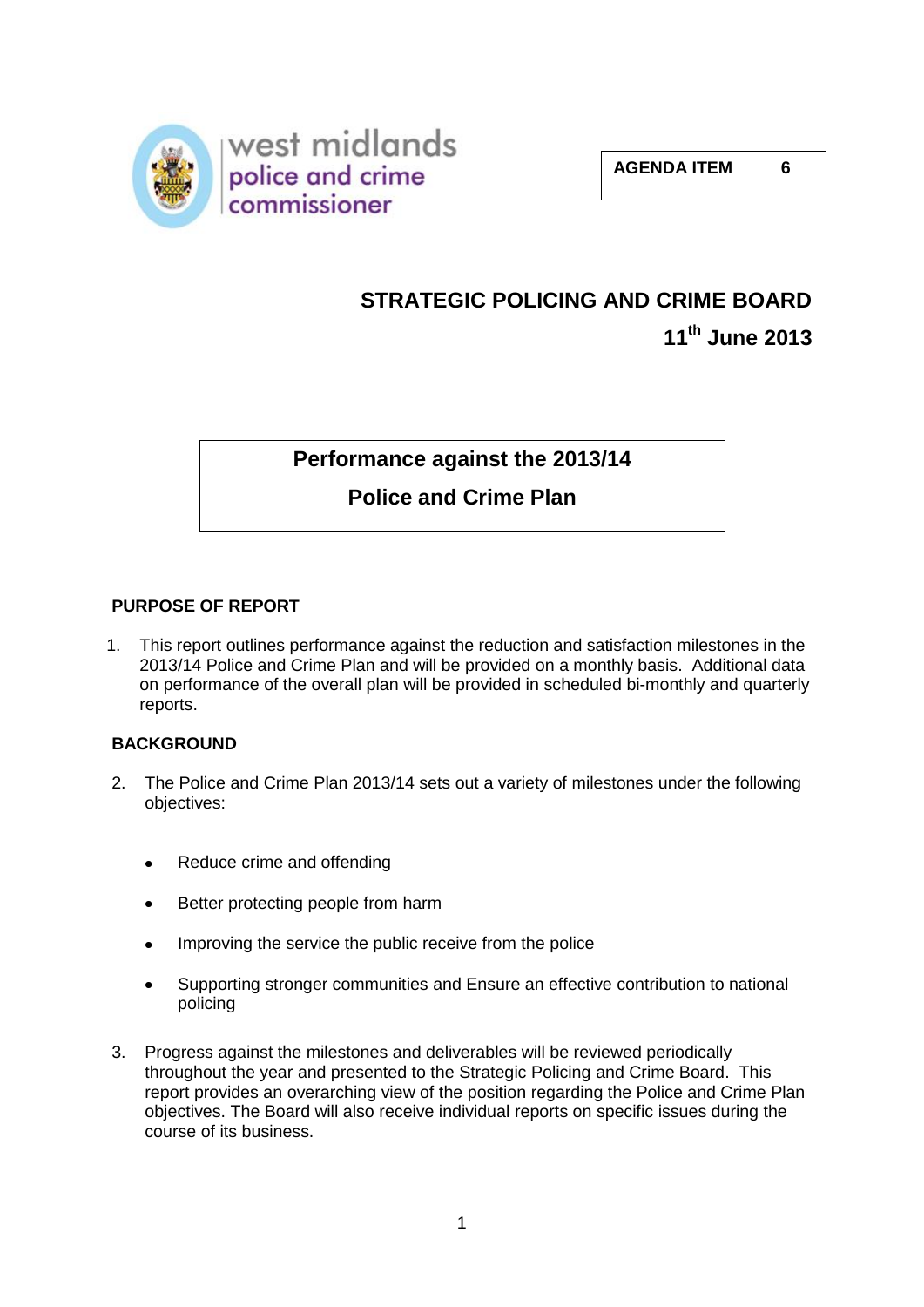# **Reduce crime and offending**

**Reduce overall crime by 5 per cent. Reduce burglary by 8 per cent Reduce violent crime where injury is caused by 8 per cent. Reduce crime in high crime priority areas by 7 per cent**

# **(Leads ACC Forsyth and ACC Rowe – Monthly update)**

- 5. The plan sets out three reduction milestones in this section, along with an aim to reduce total crime in Priority Areas by 7%.
- 6. As at  $3<sup>rd</sup>$  June 2013, the performance position is as shown in the following table.

| <b>Force Objectives</b>                                      | 2012/13 | 2013/14 | Difference | M'stone | Performance | Variance |
|--------------------------------------------------------------|---------|---------|------------|---------|-------------|----------|
| Reduce Total Recorded Crime DW<br>$-$ chart $\overline{r}$ - | 29916   | 30073   | 157        | $-5%$   | 0.6%        | 1653     |
| Reduce Burglary Dwelling DW<br>$-$ chart $\overline{\tau}$ - | 2137    | 2157    | 20.        | -8 %    | -%          | 191      |
| Reduce Violence With Injury DW                               | 3173    | 3341    | 168        | -8 %    | 5.3%        |          |

- 7. The volume of **Total Recorded Crime (TRC)** is currently stable at around the same volume as May 2012. As at 3<sup>rd</sup> June 2013, the Force is seeing a slight 0.6% increase year to date.
- 8. West Midlands Police (WMP) has continued to reduce **Total Recorded Crime** per 1000 residents either in line or better than the Most Similar Group (MSG) average. April 2013 saw the MSG average increase compared with March, whilst WMP saw a slight reduction. WMP remains the  $2^{nd}$  best performing Force in the group based on the number of recorded crimes per 1000 residents and the gap between WMP and our MSG average is maintained.

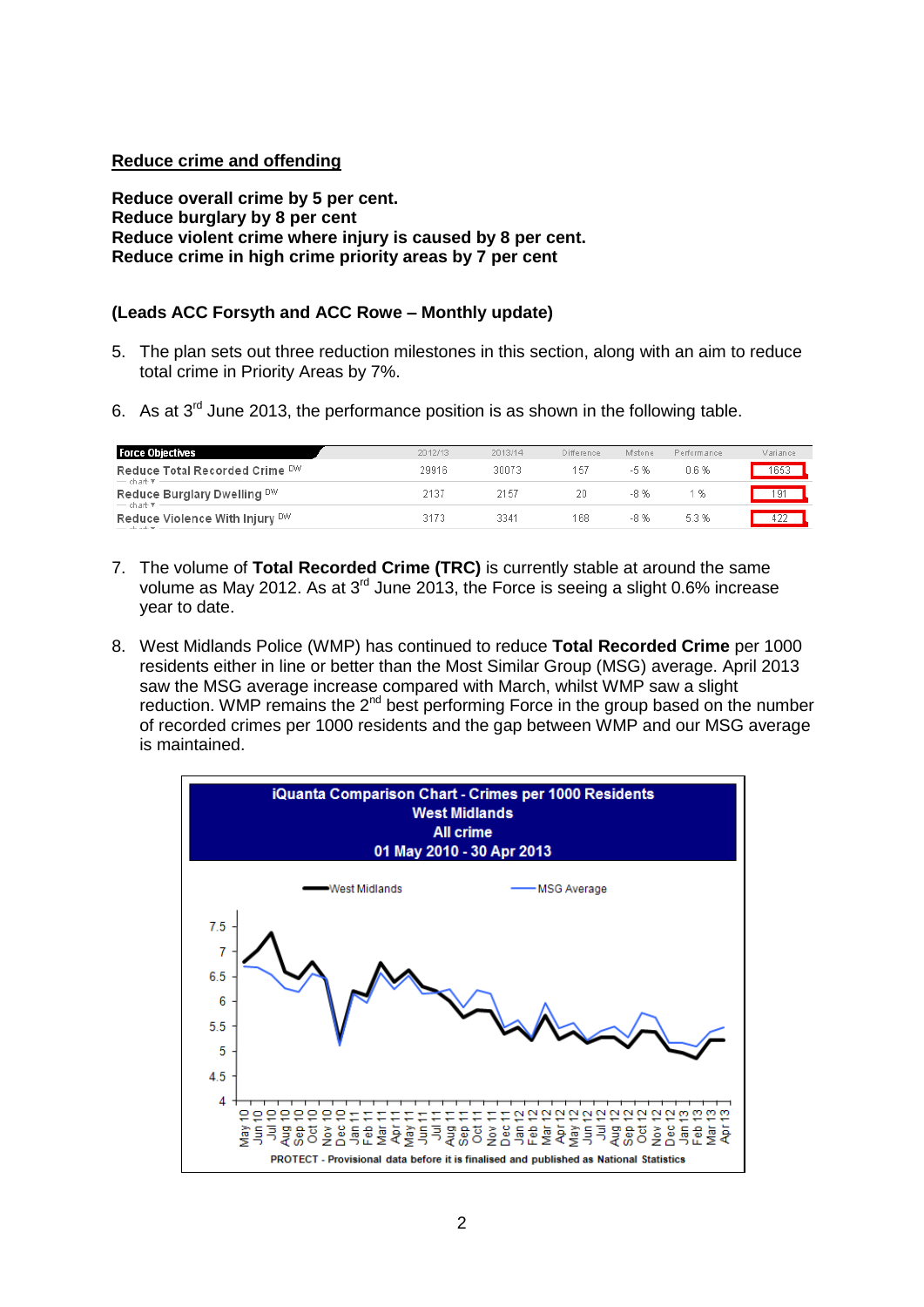| <b>Overview Report - West Midlands</b><br>Crime<br>Data to the End of Apr 13                                                                                                                                                                                     |                  |                                        |                                    |                |                                                                |                   |                                                                    |
|------------------------------------------------------------------------------------------------------------------------------------------------------------------------------------------------------------------------------------------------------------------|------------------|----------------------------------------|------------------------------------|----------------|----------------------------------------------------------------|-------------------|--------------------------------------------------------------------|
|                                                                                                                                                                                                                                                                  | <b>All Crime</b> | <b>Serious</b><br>Acquisitive<br>Crime | <b>Domestic</b><br><b>Burglary</b> | <b>Robbery</b> | <b>Vehicle Crime</b><br>excluding)<br>Vehicle<br>Interference) | Other<br>Wounding | Racially or<br><b>Religiously</b><br>Aggravated<br><b>Offences</b> |
| Force - West<br><b>Midlands</b>                                                                                                                                                                                                                                  | ◇                | ◇                                      | ◇                                  | ◇              | ◇                                                              | $\Diamond$        | ◇                                                                  |
| <b>Key to Performance Comparisons</b><br><b>Against Peers - Ladder</b><br><b>Across Time - Shape</b><br><b>Better than</b><br>Clearly Improving<br>Improving<br>In line with peers<br>No apparent change<br>Worse than<br>Clearly Deteriorating<br>Deteriorating |                  |                                        |                                    |                |                                                                |                   |                                                                    |
| <b>Based on Significant Change</b><br>Based on last 3 months<br>Click on the ladder to view corresponding charts                                                                                                                                                 |                  |                                        |                                    |                |                                                                |                   |                                                                    |

- 9. Over the last three months, levels of crime show no apparent change compared to most similar groups or peer forces. **TRC**, Serious Acquisitive Crime, Burglary Dwelling and Vehicle Crime are all in line with peers in terms of crime volumes. However, Robbery, Other Wounding and Racially or Religiously Aggravated Offences are worse than peers with higher levels of offending.
- 10. The key contributors to **TRC** in the year so far are section 20/47 assaults, Theft from Motor Vehicles and Theft from Shops and Stalls (TSS); each contributing 9-10% of TRC. The volume of these offences is stable except for TSS, as discussed under Supporting Stronger Communities.
- 11. **Burglary Dwelling** has reduced since November 2012, after hitting a seasonal peak. Offences are of an equivalent volume recorded in 2012 and should remain at a lower level throughout the summer when offending is seasonally at its lowest. However, with a milestone of reducing burglary dwelling by 8% set this year, the next few months will provide crucial leverage while offences are lower and more manageable than they will be from September onwards. As at 3rd June 2013, the Force has reorded 20 more offences year to date, a 1% increase.

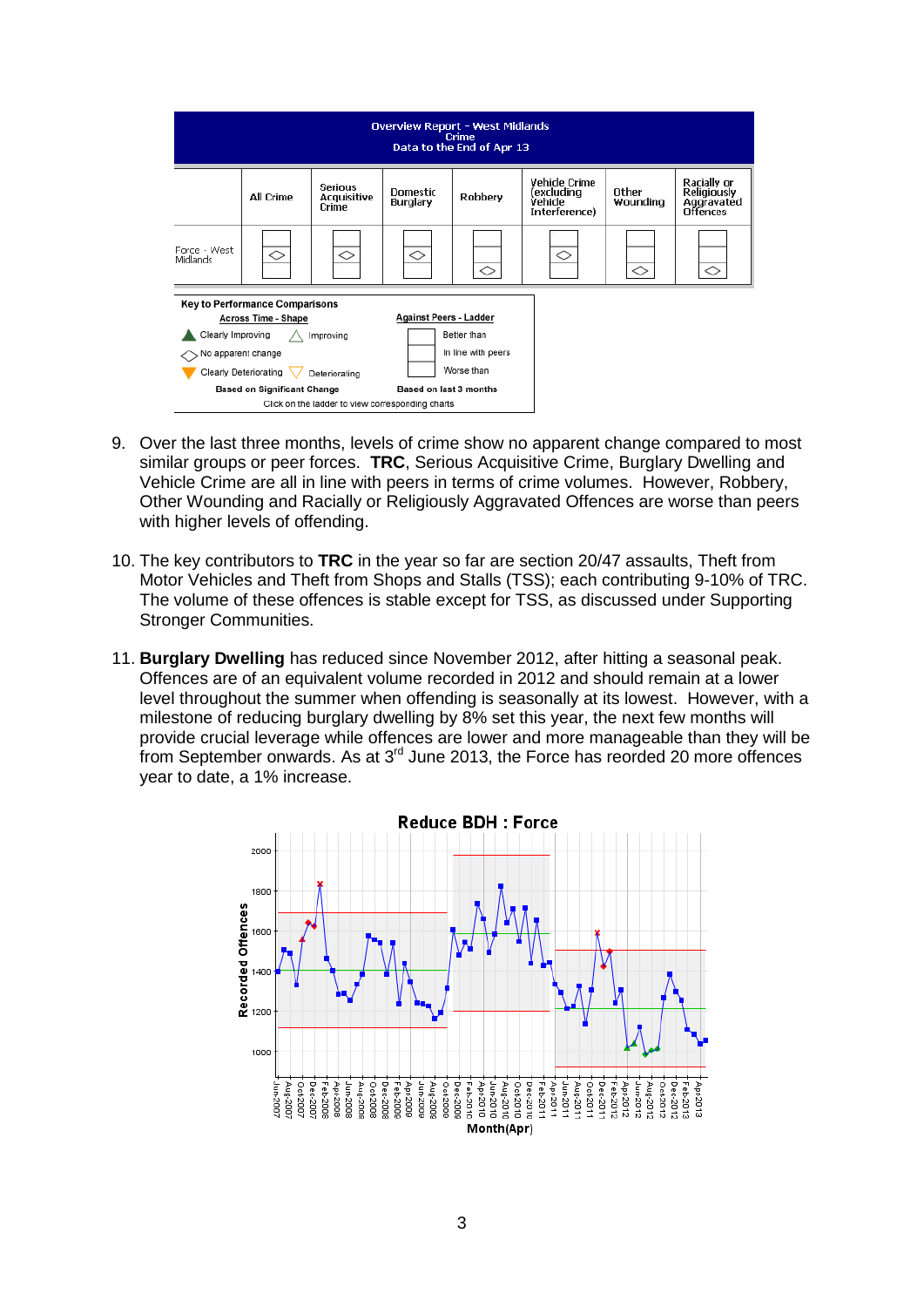12. As at 3<sup>rd</sup> June 2013, Solihull and Birmingham North see the greatest elevations in **Burglary Dwelling** (64% and 36.4% respectively), but this is compared to some very low 2012 figures. Solihull has 71 and Birmingham North has 56 additional Burglary Dwelling (BDH) offences compared to the same period last year. Additional focus on these will be brought through June's Force Tactical Tasking and Co-ordination Meeting. Birmingham North's plans involve lockdowns around BDH hotspot areas; in essence a "ring of steel!" Mixed in with offender management of named nominal's and assistance with fast time search warrants. Use of dogs to give Birmingham North further ability to respond within minutes for a Burglary in progress and increase the chance of detaining offenders. So far Birmingham North have arrested 8 individuals for BDH, executed 4 search warrants specifically for BDH and locked down BDH locations with target hardening and victim support. Operation Boom is Solihull's tactical response. 25% of BDH is Car Key Burglary on Solihull. The offenders do not live within Solihull. Operation Boom initially focussed on the Solihull / Birmingham East border with a strong emphasis on enhanced Offender Management visits to known BDH nominal's. This has achieved some success and Op Boom will continue but with a shift to the Solihull / Birmingham North border

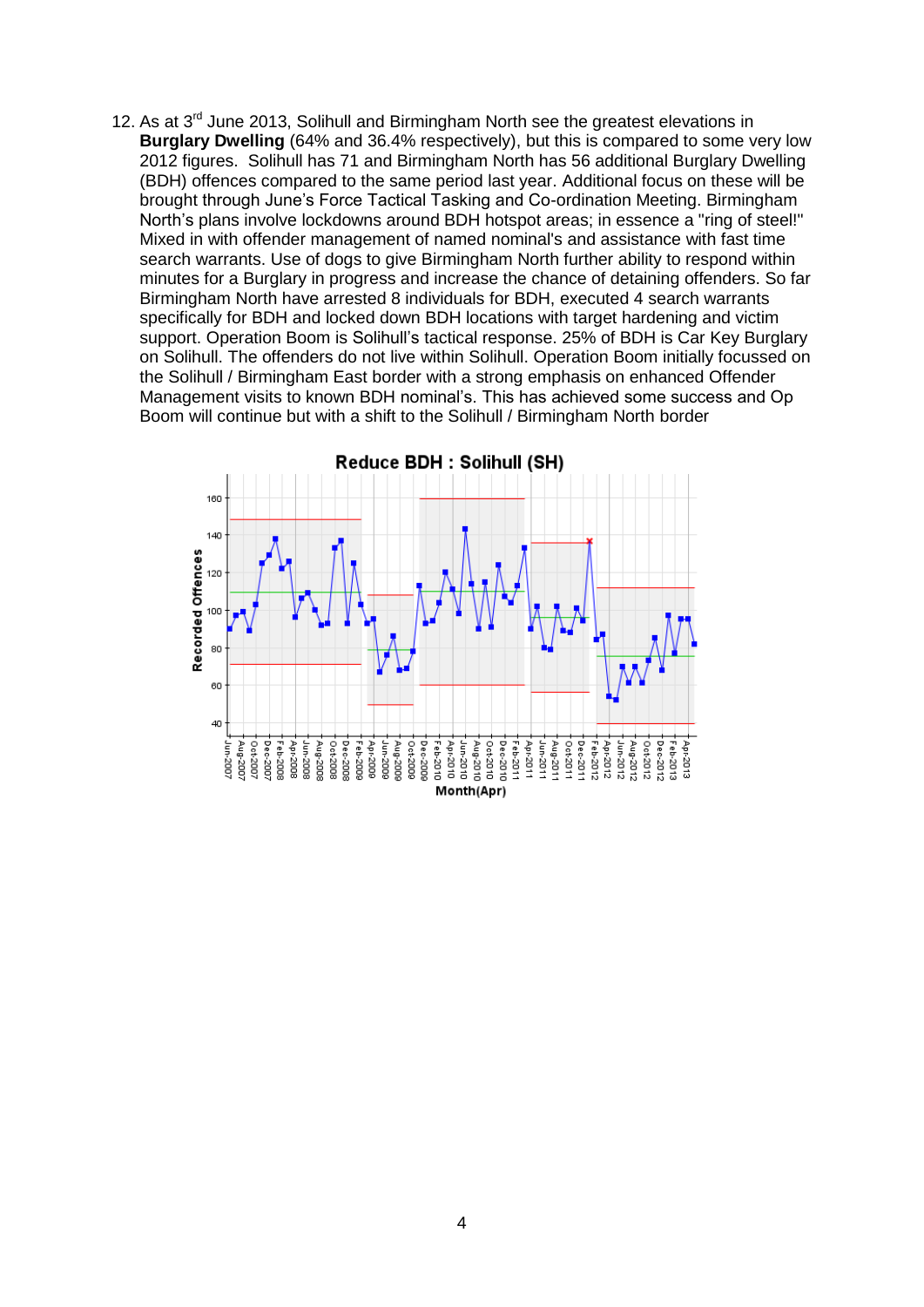

- 13. **Violence with Injury** (VWI) is a new milestone for the Force, combining Most Serious Violence with wider injury offences. The monthly volume of offences has been stable since September 2011. This crime grouping has three distinct themes 'Night time Economy' (1900hrs – 0359hrs), 'Domestic and Non-Domestic' and 'Weapons'.
- 14. As at 3rd June 2013, the Force is seeing a 5.3% increase in **Violence with Injury**. In 2012/13, VWI offences were lower and than usual, so the normal summer seasonal peak was not seen to the extent of previous years. This pattern now appears to be returning (as seen in May 2013 below), making the elevation greater in comparison to a low year. At May's Tactical Tasking and Co-ordiantion Meeting each LPU was tasked to submit a plan to address their violence with injury peaks anticipated for the next 3 months. These plans include tactics to manage the Night Time Economy top 5 generators with various approaches not just focussing on licensed premesis but on open spaces as well.

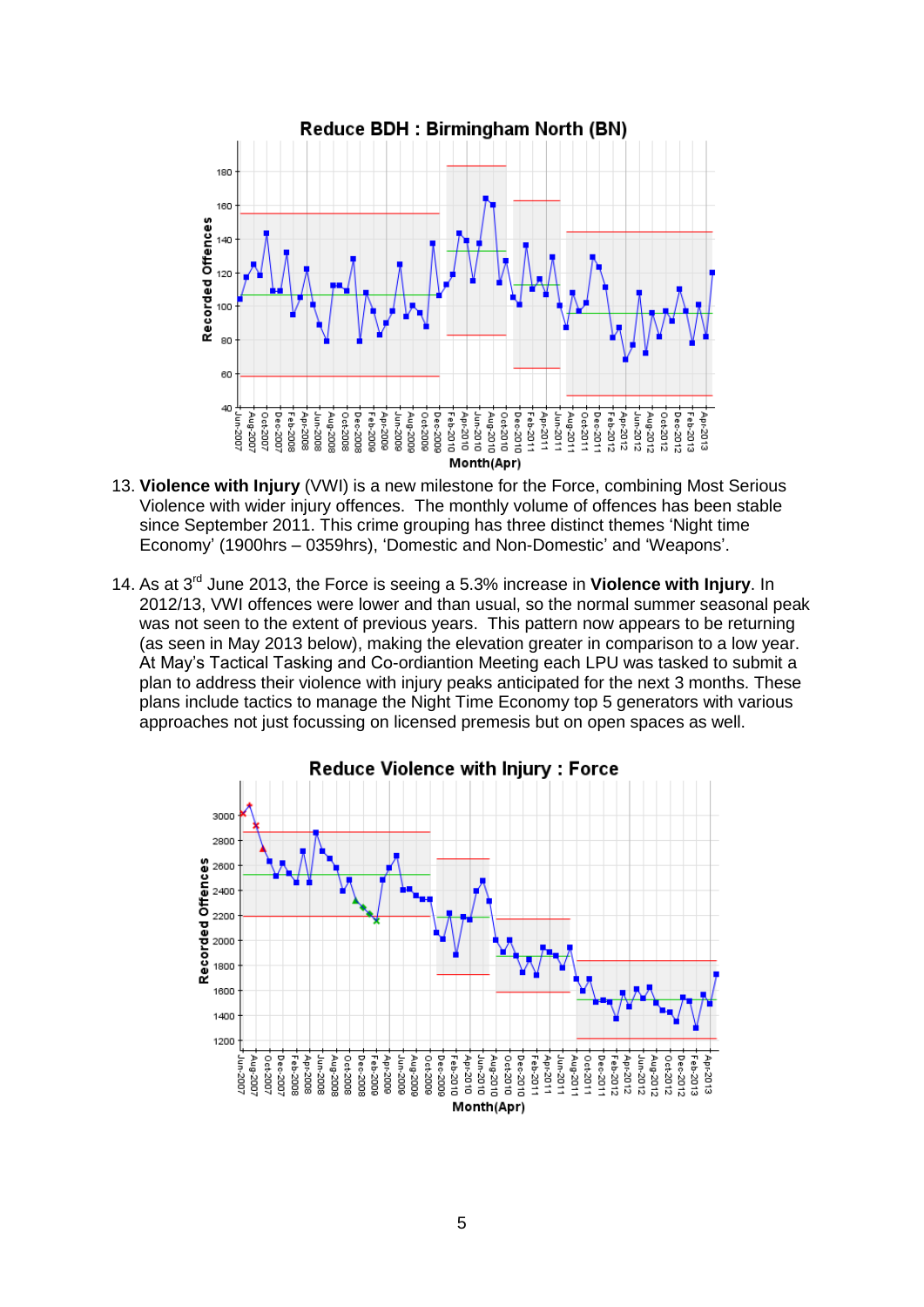15. At the end of May, crime in the **Priority Areas** increases by 1.1% with 80 additional offences compared to April and May 2012. This increase is slightly higher than the force overall.

Priority Areas is a demand management programme operating as part of the Local Policing Portfolio. An over arching set of governing principles, agreed by Command Team provide a framework for local implementation. Local activity is influenced by a specific Problem Profile for each priority area. This is published from intelligence including the newly released Census data. A fuller update will be provided with the ACC Local Policing and Service Improvement Portfolio at July's meeting.



16. **Detection Rates** over the last three months show clear improvement for Burglary Dwelling and Robbery which are in line with peers. Vehicle Crime detections are worse than peers and showing deterioration.



17. The table below shows detection rates for key offence types, as at  $3<sup>rd</sup>$  June 2013. Vehicle Crime has the lowest detection rate of 5.8% detecting 221 offences out of 3,763 crimes. Most Serious Violence has the highest detection rate of 41.1% followed by Hate Crime with 36.8%.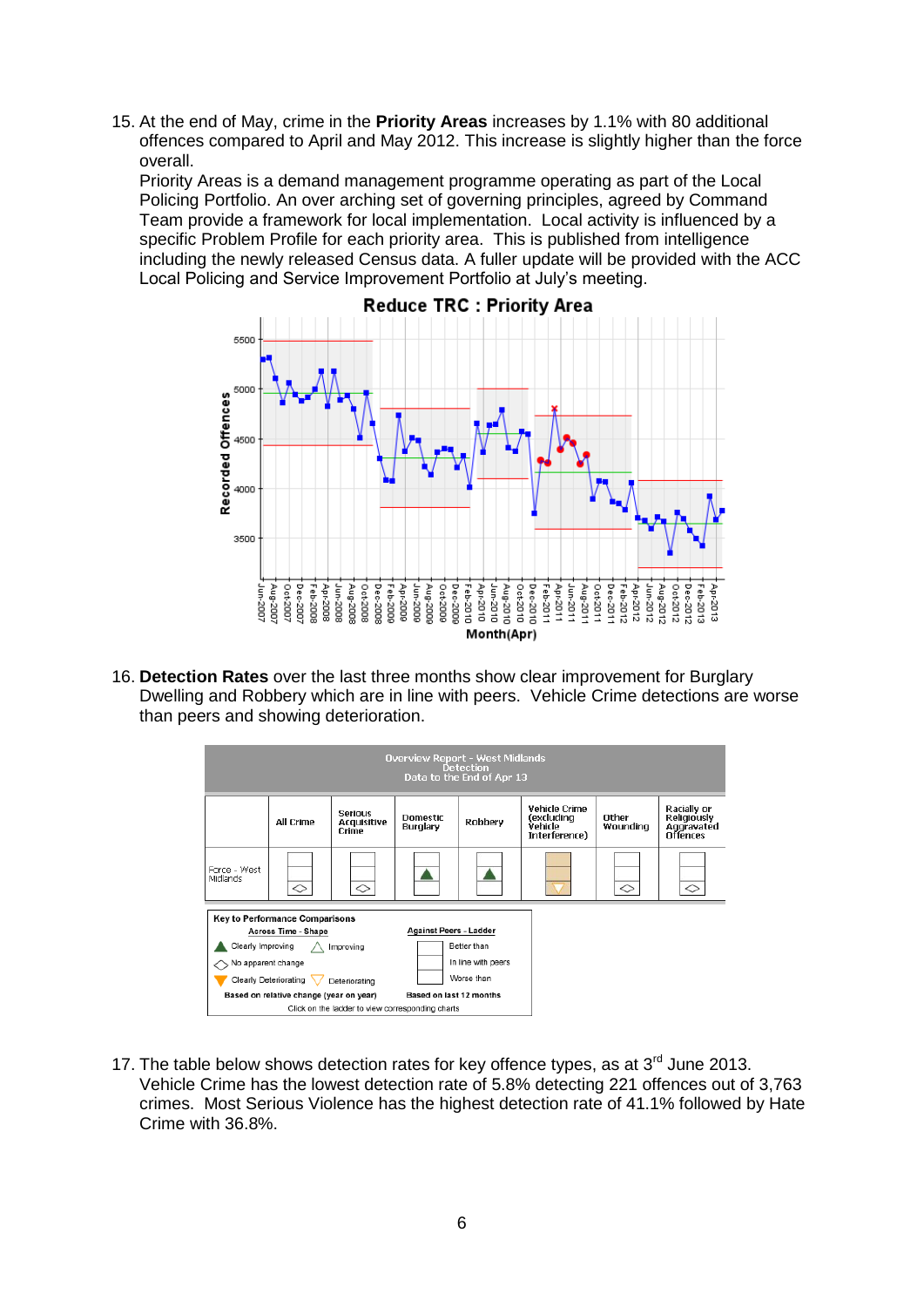| <b>Being Productive And Efficient</b>                                                  | Recorded | Detected | M'stone                  | Performance |
|----------------------------------------------------------------------------------------|----------|----------|--------------------------|-------------|
| Solve & Resolve Most Serious Violence DW<br>$=$ chart $=$ breakdown                    | 476      | 196.     | $\overline{\phantom{a}}$ | 41.1%       |
| Solve & Resolve Burglary Dwelling DW<br>$=$ chart $=$ breakdown                        | 2.157    | -235     | $\overline{\phantom{a}}$ | 10.8%       |
| Solve & Resolve Robbery DW                                                             | 936      | -222     | $\overline{\phantom{a}}$ | 23.7%       |
| $=$ chart $=$ breakdown<br>Solve & Resolve Vehicle Crime DW<br>$=$ chart $=$ breakdown | 3.763    | -221     | $\overline{\phantom{a}}$ | 5.8%        |
| Solve & Resolve Serious Sexual Offences DW<br>$=$ chart $=$ breakdown                  | 360      | 103.     | $\overline{\phantom{a}}$ | 28.6%       |
| Solve & Resolve Hate Crime DW<br>$=$ chart $=$ breakdown =                             | 502      | 185      | $\overline{\phantom{a}}$ | 36.8%       |

#### **Improving the service the public receive from the police**

#### **Increase satisfaction with services provided relating to crimes Increase satisfaction with services provided relating to ASB**

#### **(Lead ACC Forsyth - Monthly update)**

- 18. Satisfaction performance shown above is based on 12 months of data up until end of May 2013. **Satisfaction amongst victims of crime** is below the 88% milestone at 85.9%. This is a drop of 0.6% compared to last month which was expected as May 2012 was particularly high.
- 19. **Satisfaction amongst victims of ASB** is just short of the 80% milestone having increased by 0.5% to 79.6% again this was expected as May 2012 was below average..
- 20. West Midlands Police is now fractionally below the Most Similar Group average for Satisfaction with Service. At the end of March 2013, 86.6% of WMP customers were satisfied, 0.5% less than the Most Similar Group average (87.1%). WMP has higher satisfaction rates than two other forces. This is an improvement compared to last year as in December 2011 WMP was below the Most Similar Group average with 85.8% satisfaction. As part of the service improvement work the customer journey programme has interviewed over a thousand members of the public and identified 10 recommendations that aim to redesign the service model in line with customer need.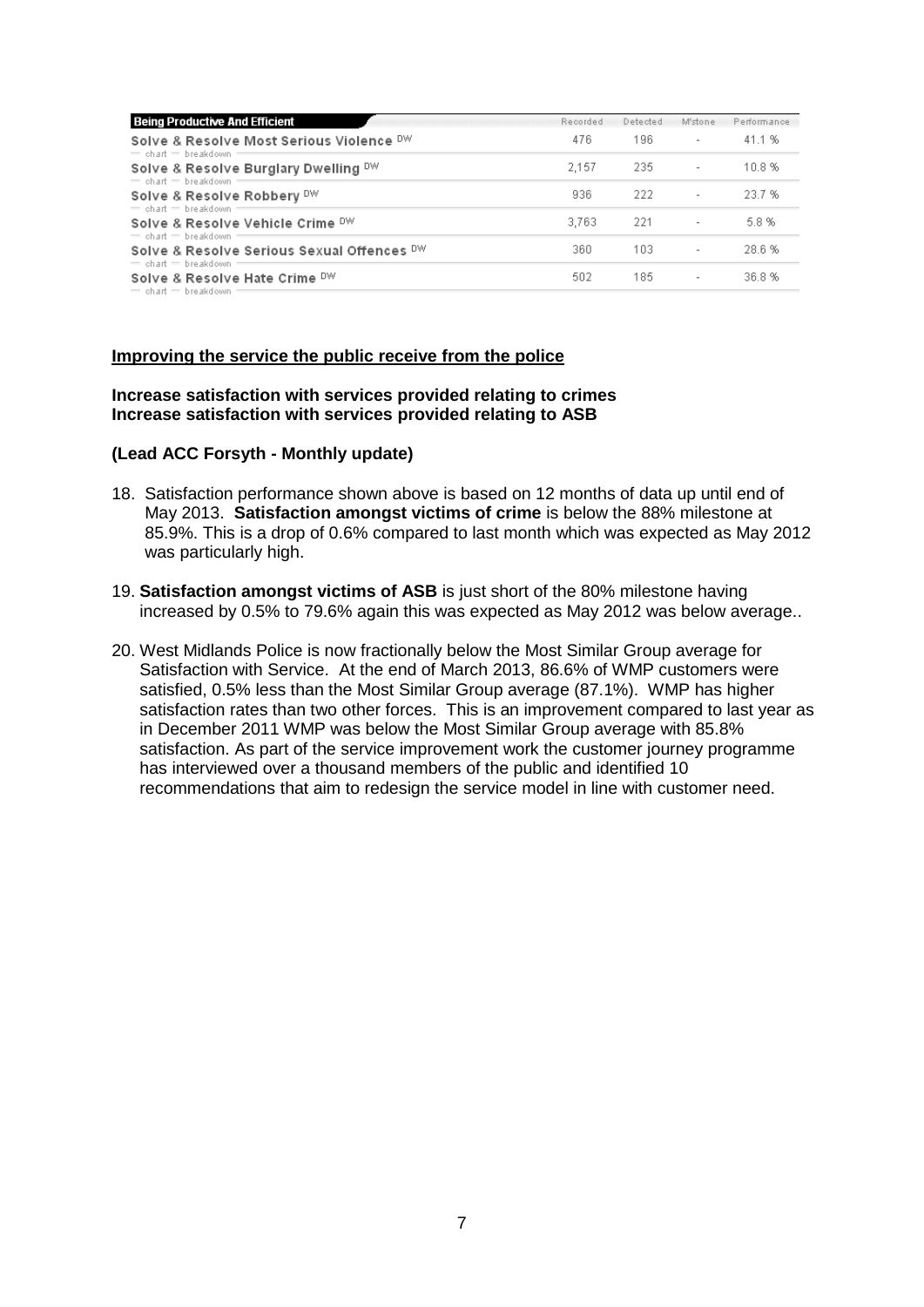

# **Supporting stronger communities and Ensure an effective contribution to national policing**

#### **Reduce business crime by 6 per cent**

#### **(Lead ACC Rowe – Monthly update)**

| <b>Force Objectives</b>  | 2012/1: | 2013/14 | Difference | M'stone | ormance | Variance |
|--------------------------|---------|---------|------------|---------|---------|----------|
| VIIGHT !                 |         |         |            |         |         |          |
| Reduce Business Crime DW | 597 E   | 6193    | . .        | -16     | %<br>u. | $- -$    |

- 21. Two months into the performance year, **Business Crime** is seeing an increase of 3.7%. There has been a broad rise in offence volume for the last four months contributable to the increase in Theft Shops or Stalls (TSS).
- 22. **Theft Shops or Stalls** (now one in ten recorded crimes) accounts for 45% of Business Crime in May compared to only 35% in May 2012. It is acknowledged that the majority of the increase in TSS is around a recording correction within Birmingham West and Central due to an element of demand around shoplifting in the City Centre which could not be quantified. This was due to the retail industry directly contacting the Force through a retail link radio. These calls for service were being resourced by WMP, but not recorded in the typical way for such calls for service (via an incident log). Regrettably, this was contrary to Home Office Counting Rules.
- 23. The diagram below shows ten locations or shops which account for 8% of TSS (approx 1% of TRC) between February and April 2013. These locations are spread across four LPUs.